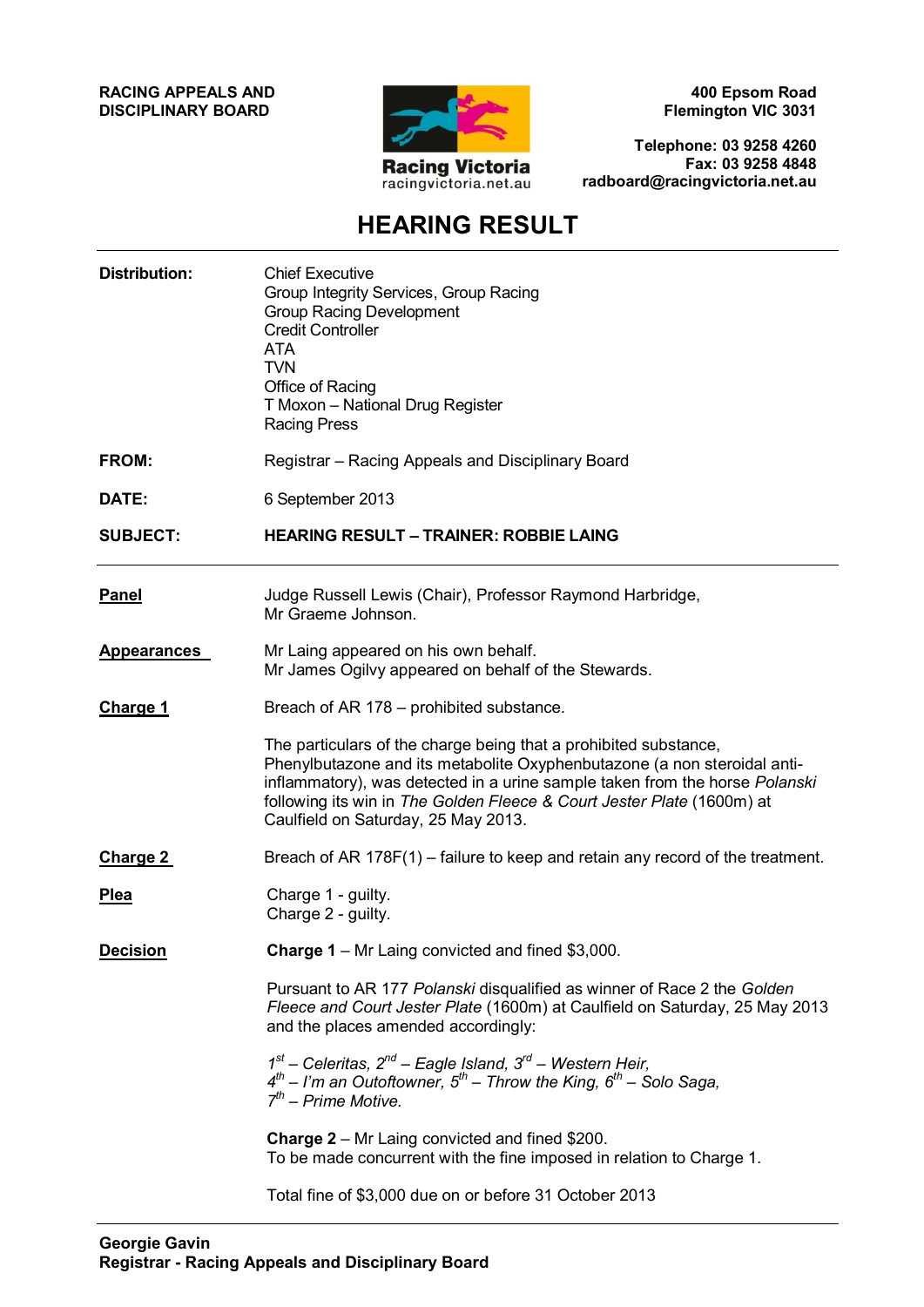# **TRANSCRIPT OF PROCEEDINGS**

#### **RACING APPEALS AND DISCIPLINARY BOARD**

 $\mathcal{L}_\text{max}$  , and the contribution of the contribution of the contribution of the contribution of the contribution of the contribution of the contribution of the contribution of the contribution of the contribution of t

**HIS HONOUR JUDGE R.P.L. LEWIS, Chairman PROF R. HARBRIDGE MR G. JOHNSON**

#### **EXTRACT OF PROCEEDINGS**

#### **DECISION**

### **IN THE MATTER OF THE GOLDEN FLEECE AND COURT JESTER PLATE OVER 1600 METRES AT CAULFIELD ON 25/5/13**

**TRAINER: ROBBIE LAING**

#### **MELBOURNE**

#### **FRIDAY, 6 SEPTEMBER 2013**

MR J. OGILVY appeared on behalf of the RVL Stewards

MR R. LAING appeared on his own behalf